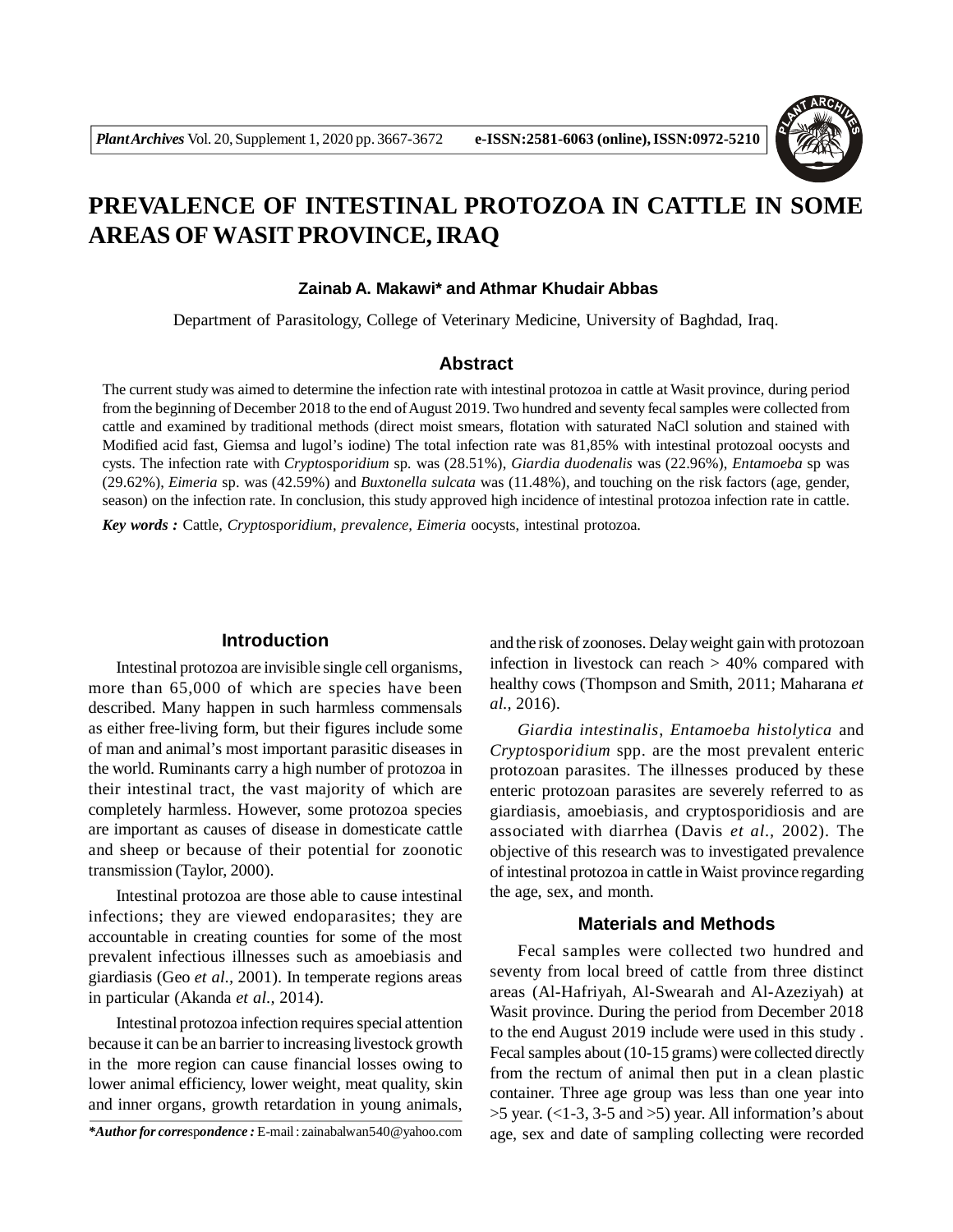and transported in cold bag to the Parasitology Laboratory.

#### **Laboratory examination**

**A. Macroscopic examination:** involved color and consistency of fecal samples collected.

## **B. Microscopic examination:**

Direct smear a small amount of feces as far as the head of the pin s stick mixed with a drop of distilled water on the glass slide and cover with glass slide and examine under the strength of (40 and 100x) magnification (Griffiths, 1978).

Anthers smears were prepared by mix with one drop of Lugol's iodine stain with a small amount of feces as far as the head of the pin s stick to a drop of distilled water on the glass slide (Levine, 1961) .

Concentration methods: flotation method by using saturated NaCl solution and Staining methods by used Giemsa stain for 20-25 minutes for detected expected protozoa as *Giardia* cyst, *Eimeria* oocysts, *Buxtonella sulcata* and *Entamoeba* sp. (Beaver and Jung, 1985). And used Modified Ziehl-Nelsen stains for detect *Crypto*sp*oridium* oocysts (Garcia,2016).

# **Results and Discussion**

## **Infection rate of intestinal protozoa**

The overall infection rate with intestinal protozoa recorded in three regions (Al-Hafriyah, Al-Swearah and Al-Azeziyah) of Wasit province was 221 sample positive out of 270 sample were microscopically. Infection with *G. intestnalis* was 22.96%, *Crypto*sp*ordum* spp. was 28.51%, *Entamobea* spp was 30%,, *Eimeria* spp. was 42.59% and *B. sulcata* was 11.48% (Fig. 1, 2, 3, 4 and 5). Fecal samples recorded high infection rate with *Eimeria* sp in AlHafriya (35.55%), Al-Suwaira (41.11%) and Al- Aziziyah (50%). (Table1 and 2). with high significant difference  $(P \le 0.01)$ . Intestinal protozoa are the primary cause of cattle farms losses, including conversion-failure feeding and even death of highly infected livestock. (Penny *et al.,* 2016). The result of this research agreement with Poedji *et al.*, (2019) results reported the prevalence variety of gastrointestinal protozoa in cattle in Madura (Bangkalan Regency, East Java, Indonesia) which recorded six species of protozoa that infected gastrointestinal tract, those are *Eimeria* spp.*, Balantidium* spp*., Iso*sp*ora* spp*., Blastocystis* spp.*, Entamoeba* spp. and *Crypto*sp*oridium* spp., eimeria was recorded (53.42 %) the highest infection rate in studies, compared to other diagnosed protozoa. Ibukun and Oludunsin (2015), who recorded the incidence of gastrointestinal parasites in cattle *Eimeria* spp, reported a high infection rate of 42.1% in 2012, This could likely be due to the criteria used to collect samples as one of the leading signs of clinical coccidiosis is diarrhea (Hansen and Perry, 1990; Adejinmi and Osayomi, 2010) . Al-Saffar *et al.,* (2010) who recorded infection with *Buxtonella sulcata* was 24.16% in cattle in Mosul city. increase infection with protozoa due to overcrowding and poor hygiene practices that can significantly the dispersal of these parasites, As these animals become carriers of intestinal protozoa and

| <b>Parasite</b>                                                       | No. of<br>cattle<br>examined | No. of<br>cattle<br>infected | Percentage<br>(%) | P-Value   | $X^2$ |  |
|-----------------------------------------------------------------------|------------------------------|------------------------------|-------------------|-----------|-------|--|
| Giardia sp                                                            | 270                          | 62                           | 22.96             |           |       |  |
| Cryptospordium sp                                                     | 270                          | 77                           | 28.51             | < 0.00001 | 63.71 |  |
| <i>Entamoeba</i> sp                                                   | 270                          | 81                           | 30                |           | (HS)  |  |
| Eimeria sp                                                            | 270                          | 114                          | 42.22             |           |       |  |
| Buxtonella sulcata                                                    | 270                          | 31                           | 11.48             |           |       |  |
| according to species<br>$HS:$ high significant difference (P < 0.01). |                              |                              |                   |           |       |  |

**Table 1:** Result of prevalence infection rate of intestinal protozoain cattle

**Table 2:** Infection rate with intestinal protozoa species in cattle in relation to area

|                    | Al-Hafrea                    |                              | Al-swearea | Al-Azezea                    |                              |       |                              |                              |        |
|--------------------|------------------------------|------------------------------|------------|------------------------------|------------------------------|-------|------------------------------|------------------------------|--------|
| parasite           | No. of<br>cattle<br>examined | No. of<br>cattle<br>infected | (%)        | No. of<br>cattle<br>examined | No. of<br>cattle<br>infected | (%)   | No. of<br>cattle<br>examined | No. of<br>cattle<br>infected | $(\%)$ |
| Giardia sp         | 90                           | 20                           | 22.22      | 90                           | 18                           | 20    | 90                           | 24                           | 26.66  |
| Cryptosporidium sp | 90                           | 23                           | 25.55      | 90                           | 22                           | 24.44 | 90                           | 32                           | 35.55  |
| Entamoeba sp       | 90                           | 20                           | 22.22      | 90                           | 31                           | 34.44 | 90                           | 30                           | 33.33  |
| Eimeria sp         | 90                           | 32                           | 35.55      | 90                           | 37                           | 41.11 | 90                           | 45                           | 50     |
| Buxtonella sulcata | 90                           | 12                           | 13.33      | 90                           | 6                            | 6.66  | 90                           | 13                           | 14.44  |
| Total              |                              |                              |            |                              | 270                          |       |                              |                              |        |
| P-Value            | 0.013                        |                              | < 0.00001  |                              | < 0.00001                    |       |                              |                              |        |
| ${\bf X}^2$        | 12.70(HS)                    |                              | 33.76(HS)  |                              | 27.92(HS)                    |       |                              |                              |        |

HS : high significant difference (P < 0.01).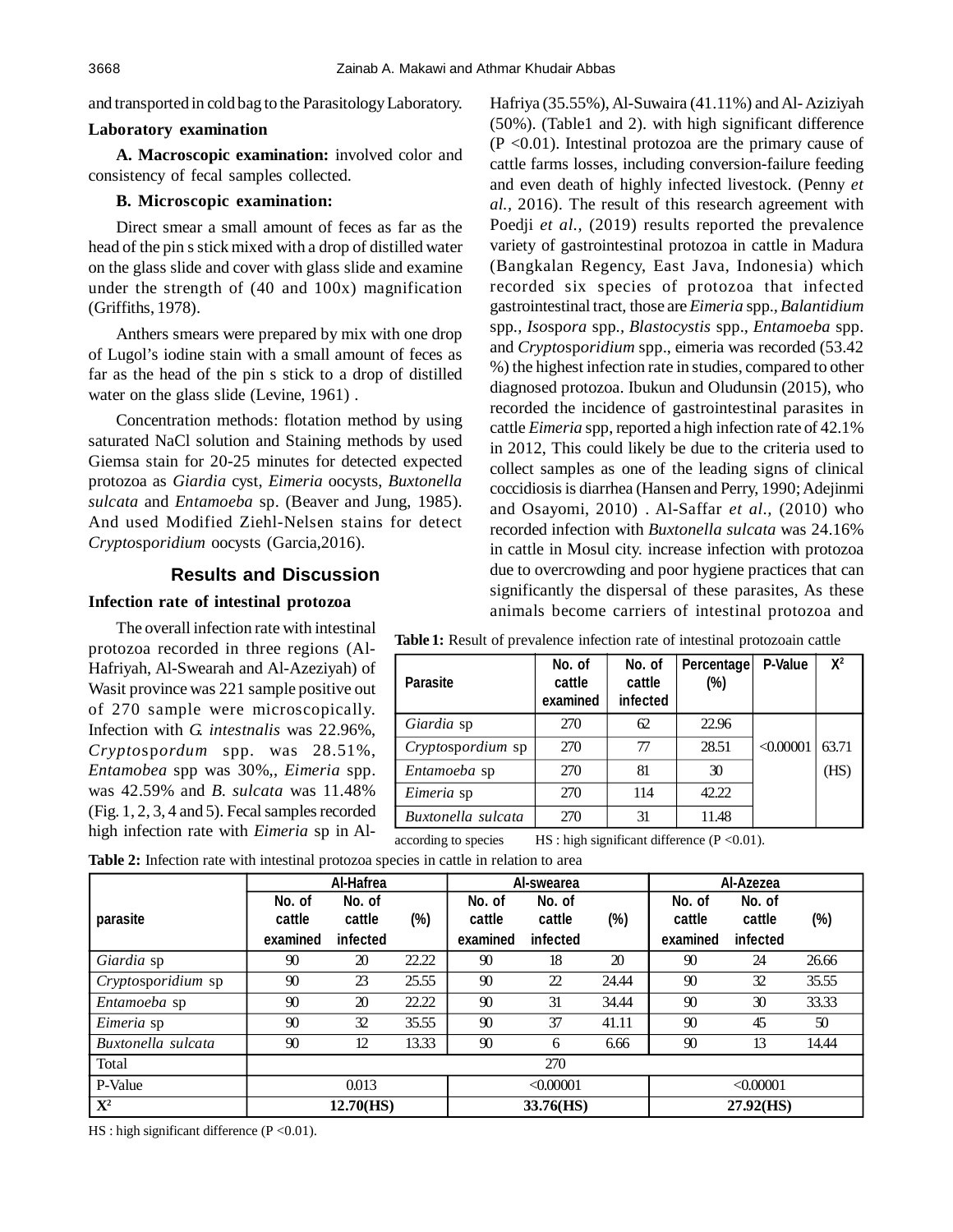**Table 3:** Infection rate with intestinal protozoa species in cattle in relation to sex

| <b>Parasite</b>          | <b>Sex</b>     | No. of<br>cattle<br>examined | No. of<br>cattle<br>infected | (%)   | P-Value | $X^2$ |
|--------------------------|----------------|------------------------------|------------------------------|-------|---------|-------|
| Giardia sp               | Males          | 61                           | 13                           | 21.31 | 0.727   | 0.121 |
|                          | <b>Females</b> | 209                          | 49                           | 23.44 |         | (NS)  |
| <i>Cryptospordium</i> sp | Males          | 61                           | 16                           | 26.22 | 0.653   | 0.203 |
|                          | Females        | 209                          | 61                           | 29.18 |         | (NS)  |
| <i>Entamoeba</i> sp      | Males          | 61                           | 21                           | 34.42 | 0.351   | 0.870 |
|                          | <b>Females</b> | 209                          | 59                           | 28.22 |         | (NS)  |
| Eimeria sp               | Males          | 61                           | 33                           | 54.09 | 0.039   | 4.267 |
|                          | Females        | 209                          | 82                           | 39.23 |         | (S)   |
| Buxtonella sulcata       | Males          | 61                           | 8                            | 13.11 | 0.649   | 0.207 |
|                          | Females        | 209                          | 23                           | 11    |         | (NS)  |

S : Significant difference (P<0.05) NS : Non-significant difference (P>0.05)

**Table 4:** Infection rate with intestinal protozoa species in cattle in relation to Age group

| <b>Parasite</b>          | Age<br>group<br>(year) | No. of<br><b>Samples</b><br>examined | No.<br>positive | (%)   | P-Value | $X^2$ |
|--------------------------|------------------------|--------------------------------------|-----------------|-------|---------|-------|
|                          | $<1-3$                 | 119                                  | 28              | 23.52 | 0.547   | 1.205 |
| Giardia sp               | $>3-5$                 | 72                                   | 19              | 26.38 |         | (NS)  |
|                          | >5                     | 79                                   | 15              | 18.98 |         |       |
|                          | $<1-3$                 | 119                                  | 31              | 26.05 | 0.266   | 2.651 |
| <i>Cryptospordium</i> sp | $>3-5$                 | 72                                   | 18              | 25    |         | (NS)  |
|                          | >5                     | 79                                   | 28              | 35.44 |         |       |
| <i>Entamoeba</i> sp      | $<1-3$                 | 119                                  | 40              | 33.61 | 0.452   | 1.589 |
|                          | $>3-5$                 | 72                                   | 21              | 29.16 |         | (NS)  |
|                          | >5                     | 79                                   | 20              | 25.31 |         |       |
| Eimeria sp               | $<1-3$                 | 119                                  | 50              | 42.01 | 0.334   | 2.191 |
|                          | $>3-5$                 | 72                                   | 35              | 48.61 |         | (NS)  |
|                          | >5                     | 79                                   | 29              | 36.70 |         |       |
| Buxtonella sulcata       | $<1-3$                 | 119                                  | 10              | 8.40  | 0.113   | 4.355 |
|                          | $>3-5$                 | 72                                   | 7               | 9.72  |         | (NS)  |
|                          | >5                     | 79                                   | 14              | 17.72 |         |       |

NS : Non-significant difference (P>0.05)

continuously contaminate the environment with parasite eggs and oocysts.

# **Infection rate with intestinal protozoa** sp**ecies in relation with se x**

This study recorded highest infection rate with *Giardia* sp *and Crypto*sp*ordium* sp in females (23.44% and 29.18) without Significant difference (P<0.05), while infection with *Entamoeba* sp*, Eimeria* sp and *Buxtonella sulcata* recorded highest infection rate in males was (34.42,%, 54.09 and 13.11 %) respectively (Table3).

Current study with Al-Difaie, (2016) who observed that the

prevalence of giardiasis between sex was 60% in females and 40% in males by lougal's iodine stain . Females are more exposed to giardiasis because of low immunity during pregnancy (Khudier, 2011). Al- zubaidi, (2012) reported overall prevalence of *crypto*sp*oridium* sp ratio in female was 36.11% (65 positive samples out of 180 samples) compared with in male 34.09% (30 positive samples out of 88 samples) .And agreement with Ferid *et al.,* (2012) who observed infection with Eimeria sp (29.4%) greater incidence in male calves than female (20.7%) . Bit higher prevalence of male calves may be due to less care given to male calves than to female calves, which are considered to be future cattle. Nonetheless, previous research on adult cattle showed a higher prevalence of Eimeria in female animals than in males (Priti *et al.,* 2008; Tauseef *et al.,* 2011). This could, however, be due to the physiological stress that is loaded on female animals in relation to pregnancies and giving birth as compared to males (Radostits *et al.,* 2007).

This study recorded non-significant difference and agreement with AL-Saffar *et al., (*2013) observed non-significant difference between sex on the percentage of infection with *Buxtonella sulcata*. Our findings are consistent with the line of (Tomczuk *et al.,* 2005), which revealed that this protozoan parasite infection may result in GIT damage associated with parasite virulence, host susceptibility, infection sensitivity, parasite microenvironment, position in the GIT, and the secondary bacterial infection.

## **Infection rate of intestinal protozoa according to the age groups**

This study recorded highest infection rate with *Giardia* sp *and Crypto*sp*ordium* sp in females (23.44% and 29.18) without Significant difference (P<0.05), while infection with *Entamoeba* sp*, Eimeria* sp and *Buxtonella sulcata* recorded highest infection rate in males was( 34.42,%, 54.09 and 13.11 %) respectively (Table3).

Current study with Al-Difaie, (2016) who observed that the prevalence of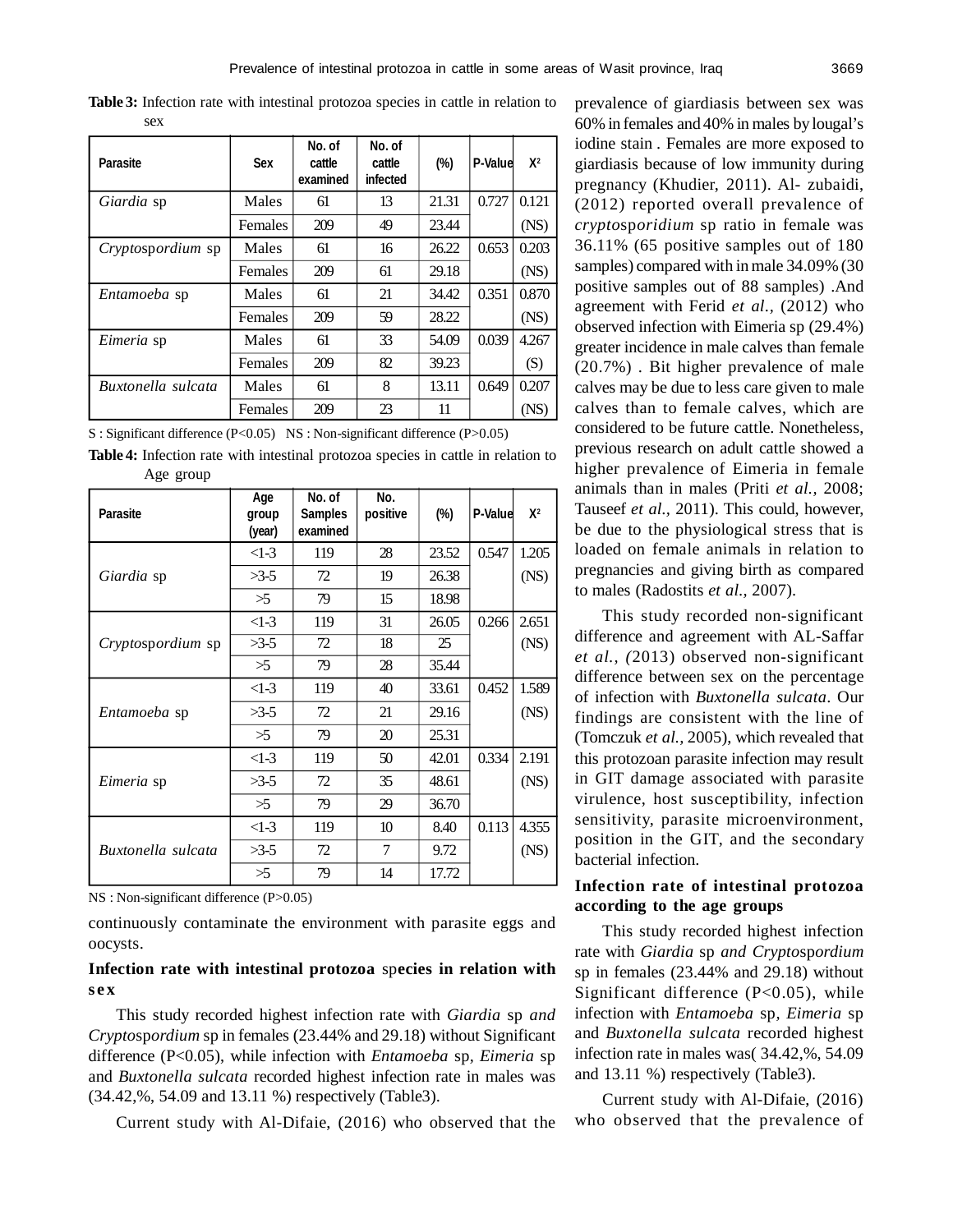| <b>Months</b> | <b>No.of Samples</b><br><b>Examined</b> | No.<br>positive       | $(\%)$ |
|---------------|-----------------------------------------|-----------------------|--------|
| December/2018 | 30                                      | 29                    | 96.66  |
| January/2019  | 30                                      | 22                    | 73.33  |
| February/2019 | 30                                      | 21                    | 70     |
| March/2019    | 30                                      | 28                    | 93.33  |
| April/2019    | 30                                      | 27                    | 90     |
| May/2019      | 30                                      | 21                    | 70     |
| June/2019     | 30                                      | 24                    | 80     |
| July/2019     | 30                                      | $\mathcal{D}_{\cdot}$ | 73.33  |
| August/2019   | 30                                      | 27                    | 90     |
| <b>Total</b>  | 270                                     | 221                   | 81.85  |

**Table 5:** Infection rate of intestinal protozoa according to months

S: Significant difference (P<0.05)



**Fig. 1:** Cyst of *G.duodenalis* sp oocyst

giardiasis between sex was 60% in females and 40% in males by lougal's iodine stain . Females are more exposed to giardiasis because of low immunity during pregnancy (Khudier, 2011). Al- zubaidi, (2012) reported overall prevalence of *crypto*sp*oridium* sp ratio in female was 36.11% (65 positive samples out of 180 samples) compared with in male 34.09% (30 positive samples out of 88 samples). And agreement with Ferid *et al.,* (2012) who observed infection with Eimeria sp (29.4%) greater incidence in male calves than female (20.7%). Bit higher prevalence of male calves may be due to less care given to male calves than to female calves, which are considered to be future cattle. Nonetheless, previous research on adult cattle showed a higher prevalence of Eimeria in female animals than in males (Priti *et al.,* 2008; Tauseef *et al.,* 2011). This could, however, be due to the



**Fig. 2:** *Crypto*sp*oridium* sp sporulated



**Fig. 3:**Cyst of *Entamobea* sp



**Fig. 4:** Oocyst of *Eimeria* cattle fecal sample non sporulated in wet film (40x)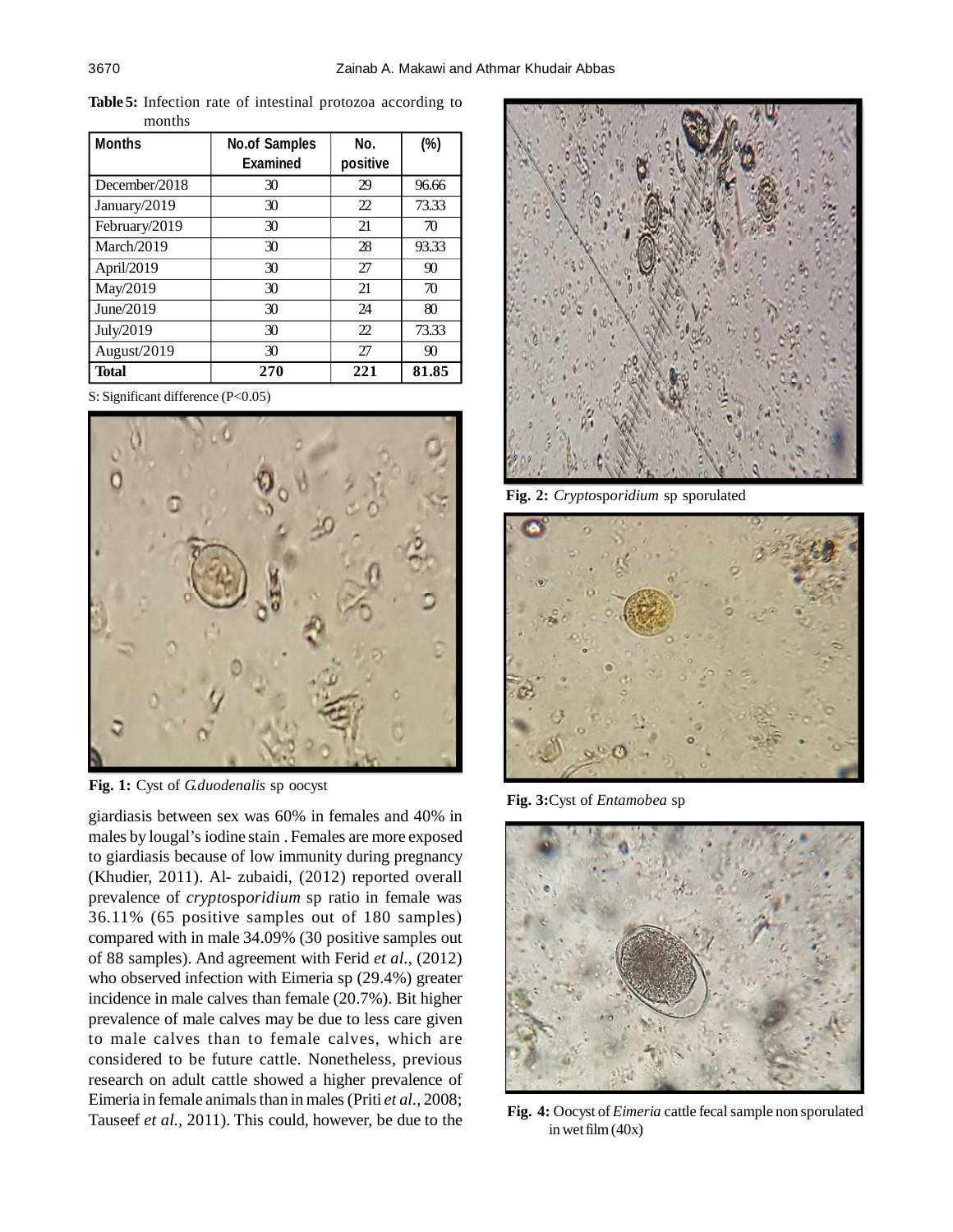

**Fig. 5:** Trophzoit of *B.Sulcata* in direct wet film (40x)

physiological stress that is loaded on female animals in relation to pregnancies and giving birth as compared to males (Radostits *et al.,*2007).

This study recorded non-significant difference and agreement with AL-Saffar *et al., (*2013) observed nonsignificant difference between sex on the percentage of infection with *Buxtonella sulcata*. Our findings are consistent with the line of (Tomczuk *et al.,* 2005), which revealed that this protozoan parasite infection may result in GIT damage associated with parasite virulence, host susceptibility, infection sensitivity, parasite microenvironment, position in the GIT, and the secondary bacterial infection.

Intestinal protozoa among age groups was recorded the highest infection rate with *Giardia* sp was (26.38%) at age group (3-5 year) and the lowest rate (18.98%) of age at (>5year), while infection rates with *Crypto*sp*ordium* sp recorded hight rate( 35.44%) among age of (>5 year) and in 3-5 year recorded lowest rate was (25%) . *Entamobea* sp recorded height infection among age  $(\langle 1-3 \rangle)$  which was  $(33.61\%)$  and lowest infection (25.31%) among age (>5) *Eimeria* sp recorded height infection rate (48.61%) among age (3-5) and lowest infection rate (36.70%) among age (>5). *Buxtonella sulcata* recorded high (17.72%) among age (>5) and lowest infection rate (8.40%) among age <1-3 year (Table 4). with Non-significant difference (P>0.05). In Age, Poedji *et al.,(*2019) In this study, the incidence of protozoan infections in Madura cattle from 6 months to 2 years of age was also greater than those < 6 months of age due to their pasture habit in bigger regions contaminated with protozoa. Therefore, the incidence of calf diseases is always smaller as they have been less exposed to greater regions contaminated with protozoa and it is also because the calf is still suckling, agree with Chiu-Chen *et al.,* (2014) in this research . Heavy infection with *Buxtonella sulcata* (61.7%) was the most prevalent of all parasites, followed by *Crypto*sp*oridium* spp. (32.6 %) and *Eimeria* spp. (11.8%). *B. sulcata* infection was found in 61.7% of the entire dairy cattle population, And

the rising incidence associated with the growing area. This finding was similar to previous investigative outcomes (Wang, 1979). Fox and Jacobs (1986) noted that the quantity of carbohydrate in the diet would affect the development or decrease of *B. sulcata* in population Sulcata. Fooding of adult bovine animals with a significant amount of corn and wheat bran to recruit dietary losses lactation might reduce the prevalence of *B. sulcata* Infection, in adult cattle.

# **Infection rate of intestinal protozoa according to months of study**

The study recorded infection rate with intestinal protozoa all over the months of the study, the highest infection rates was in December (96.66%), while the lowest infection rate (70%) was during May and February (Table5). According to months, the study showed high incidence in all study months with significant differences (P<0.05). The current study is close to the results of both Hasan and Khalaf, (2013) who recorded the lowest incidence in February was 23.68% with significant difference (P<0.05), and Hailu *et al.,* (2011), who recorded lowest infection in February month. This is due to the very low temperature in February and the fall of rain, which leads to the delay of hatching and vitality of oocyst and the life cycle of the parasite. (Beveridge *et al.,* 1989).

#### **References**

- Adejinmi, J.O. and J.O. Osayomi (2010). Prevalence of intestinal protozoan parasites of dogs in Ibadan, south western Nigeria. *Journal of Animal and Plant Sciences,* **7(2)**: 783- 788 .
- Al-Saffar, T.M., E.G. Suliman and H.S. Al-Bakri (2010). Prevalence of intestinal ciliate *Buxtonella sulcata* in cattle in Mosul. *Iraqi Journal of Veterinary Sciences,* **24(1)**: 27-30.
- Al-Difaie, R.S. (2016). Molecular Study to Detect Genotyping of Giardia lamblia from Human and Cattle Feces in Al-Qadisiya. *Ibn Al-Haitham Journal for Pure and Application Science,* **29(3)**: 1-3.
- Al-zubaidi, M.T.H.S. (2012). Prevalence of some *Crypto*sp*oridium* species in cattle in Baghdad,Iraq. *AL-Qadisiya Journal of Veterinary Medicine Science,* **11(2)**: 177-182.
- AL-Saffar, T.M., A.F. AL-Taee, E.D. Hadi and E.G. Suleiman (2013). Diagnostic study of *Buxtonella sulcata* in buffaloes in Mosul, Iraq. *Assi. Veternary. Medicine. Journal,* **59**: 136.
- Beveridge, I., A.L. Pullman, R.R. Martin and A. Barelds (1989). Effects of temperature and relative humidity on development and survival of the free-living stages of *Trichostrongylus colubriformis*, *T. rugatus* and *T. vitrinus*. *Vet. Parasitol,* **33(2)**:143-153.